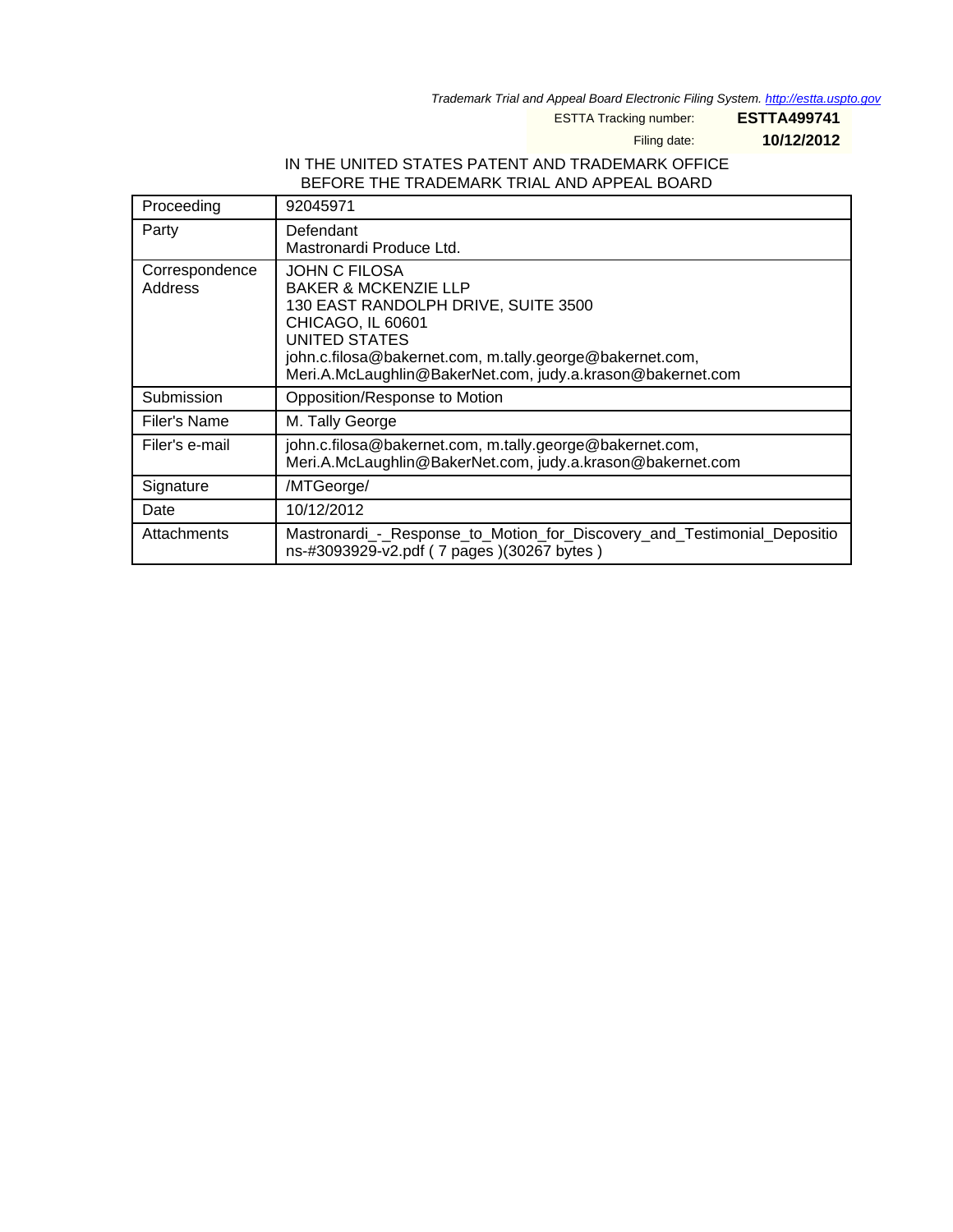#### **IN THE UNITED STATES PATENT AND TRADEMARK OFFICE BEFORE THE TRADEMARK TRIAL AND APPEAL BOARD**

) ) ) ) ) ) ) ) ) ) )

Evergro Canada, Inc., f/k/a Westgro Sales, Inc. Petitioner, vs. Mastronardi Produce, Ltd.

Registrant.

Cancellation No. 92045971 Registration No. 3037538

#### **REGISTRANT'S RESPONSE TO PETITIONER'S MOTION FOR LEAVE TO TAKE DISCOVERY AND TESTIMONIAL DEPOSITIONS ON ORAL EXAMINATION**

Respondent, Mastronardi Produce, Ltd. ("Mastronardi" or "Registrant") for its opposition to the motion for leave to for leave to take discovery and testimonial depositions on oral examination, brought by Petitioner Evergro Canada, Inc. (formerly known as Westgro Sales, Inc.) ("Evergro" or "Petitioner"), responds as follows:

## **I. INTRODUCTION**

Petitioner has filed a motion for leave to take discovery and testimonial depositions on oral examination of two natural persons residing in a foreign country and a foreign corporation. Specifically, Petitioner seeks to depose two Canadian citizens and to take a Rule 30(b)(6) deposition of a Canadian entity in the United States Petitioner has not met the good cause standard to take oral depositions and should proceed by written questions as provided by 37 C.F.R. § 2.124. Moreover, Petitioner's motion fails to provide any argument whatsoever for one of the individual depositions and for the representative deposition, thereby waiving those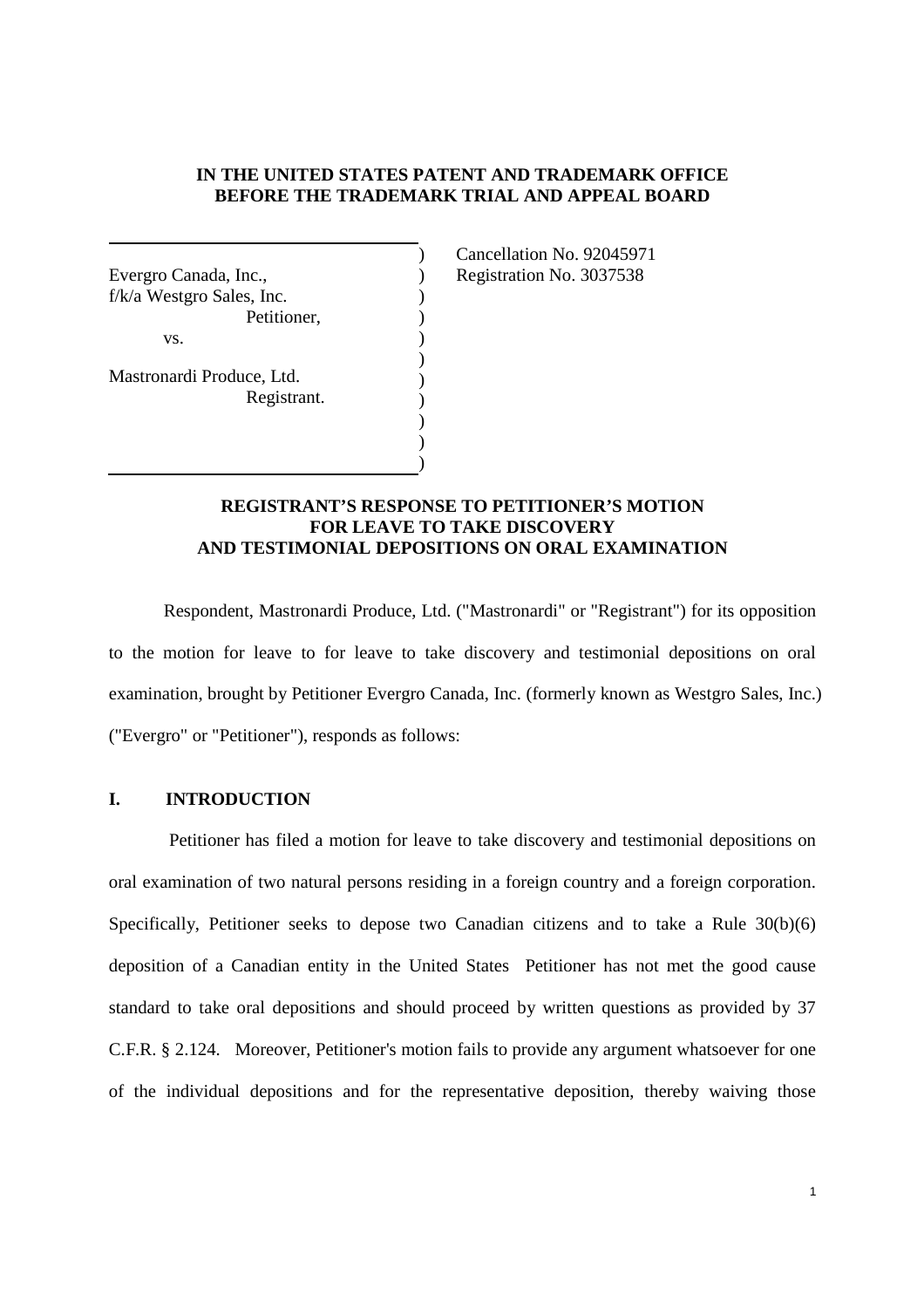requests. Accordingly, Petitioner's motion for leave to take discovery and testimonial depositions on oral examination should be denied.

#### **II. FACTS**

On September 16, 2011, Petitioner filed a motion for leave to take discovery and testimonial depositions on oral examination of natural persons residing in a foreign country, pursuant to Trademark Rule 2.120(c). Petitioner seeks leave to depose Paul Mastronardi, a Canadian citizen and an officer and director of Registrant, and Donald Mastronardi, a Canadian citizen and director of Registrant. Petitioner also seeks to take a Rule 30(b)(6) witness deposition of Registrant, a Canadian corporation, but has not specified any of the matters for which it is seeking testimony. On September 24, 2012, the Board allowed twenty days for Registrant to respond to Petitioner's motion.

Petitioner argues that Paul Mastronardi's oral deposition is necessary by relying on testimony from a Canadian matter, thereby conceding that it already has a significant base of knowledge about Mr. Mastronardi's possible testimony. Petitioner provides no facts or argument in support of taking Donald Mastronardi's oral deposition or the corporate representative oral deposition. Because Petitioner has not cited any relevant authority nor provided supporting facts for its motion, Petitioner's motion for leave to take discovery and testimonial depositions on oral examination should be denied as to all of the depositions sought.

#### **II. ARGUMENT**

#### **A. Petitioner Has Not Met the Good Cause Standard.**

Trademark Rule  $2.120(c)(1)$  provides a procedure for depositions of a foreign party. The rules provide that the taking of the deposition of an officer or director of a party or a person designated under Rule 30(b)(6) shall be taken in the manner prescribed by Trademark Rule 2.124, namely upon written questions. *See* TBMP § 404.03 and § 520. To depose a foreign party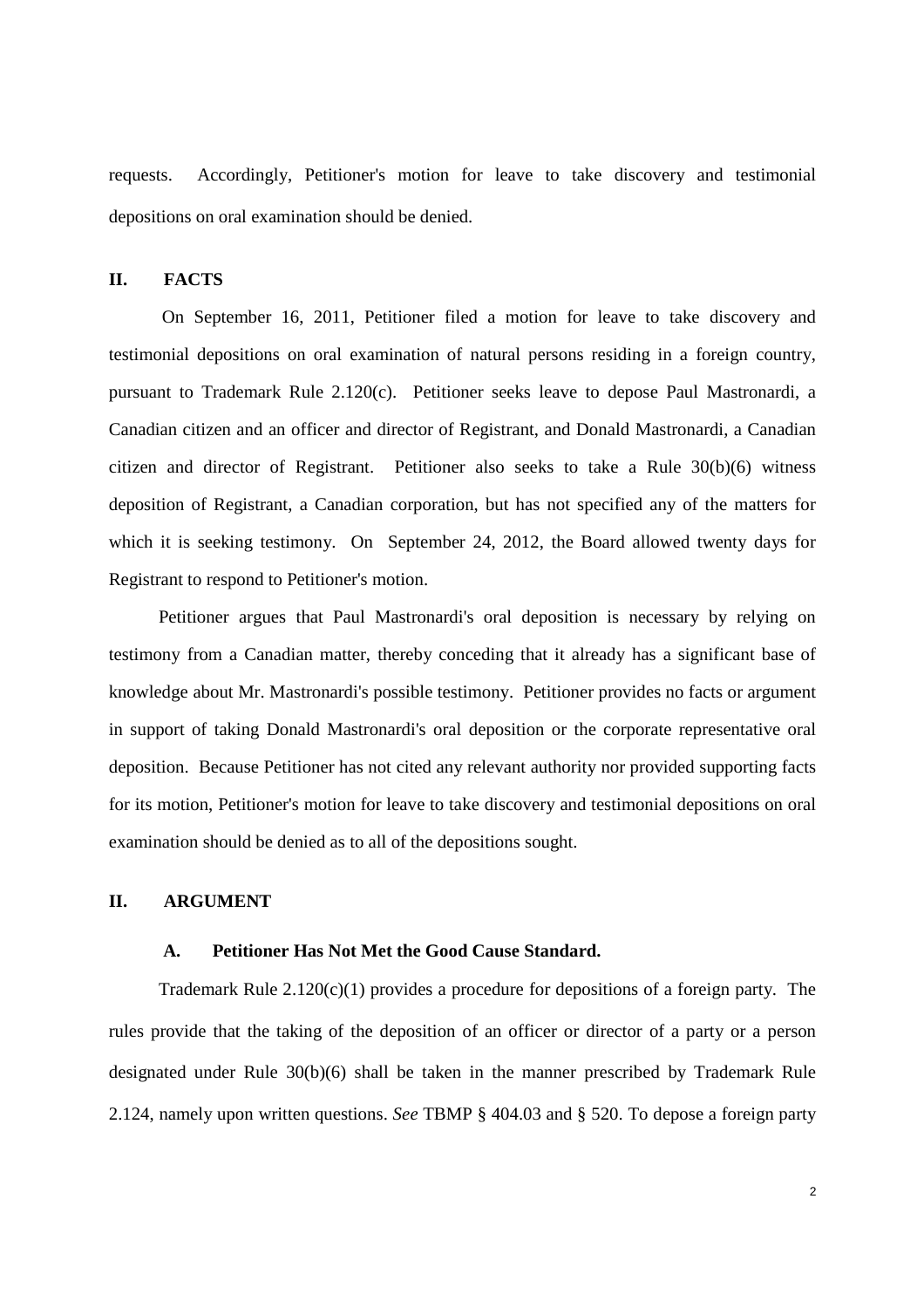other than by written questions requires the Board to find good cause for oral examination. *Id*. Good cause may be found by weighing the equities, including the advantages of an oral deposition and the hardships upon the party to be deposed. *See* TBMP § 404.03(b) and § 520. Nonetheless, the Board will not compel foreign parties not physically resident in the United States to travel to the United States for depositions. *See Rhone-Poulenc Indus. v. Gulf Oil Corp.*, 198 USPQ 372, 374 (TTAB 1978) (weighing equities and hardships and declining to order Indian party to travel to the United States for a deposition); *Jain v. Ramparts Inc.*, 49 USPQ2d 1429, 1431 (TTAB 1998) (the Board will not order a foreign resident witness to appear for a deposition in the United States). *See also* 37 C.F.R. §§ 2.120(c)(1), 2.124; TBMP §§ 404.03(b) and § 520.

Petitioner relies on *Orion Group Inc. v. The Orion Ins. Co. P.L.C.*, 12 USPQ2d 1923 (TTAB 1989), a case where the deposition of a foreign party was allowed because the deponent's affidavit was the sole evidence in support of an applicant's motion for summary judgment. Petitioner misreads or mischaracterizes *Orion*, and it is not applicable here.<sup>1</sup>

Here, unlike in *Orion*, Petitioner has not shown that there are any advantages of or need for an oral deposition in the United States. Petitioner already has Paul Mastronardi's oral deposition from a Canadian proceeding involving the same parties, marks and issues. Decl. of M. Gorelnik in Support of Motion for Leave to Take Depositions on Oral Examination, ¶ 3. Petitioner seeks to take what is a significant advantage, the existing oral testimony of Paul Mastronardi, and attempts to turn it into some kind of burden. Because Petitioner already has the

<sup>&</sup>lt;sup>1</sup> *Orion* is readily distinguishable, and those distinctions establish that under any reasonable case-by-case analysis, there is no advantage to an oral deposition in this case. In *Orion*, an oral deposition of the foreign applicant pursuant to Rule 56(f) was sought so that the opposer could respond to a motion for summary judgment brought under a single theory based upon the testimony of a single witness, the affiant/applicant. The only theory in that opposition was likelihood of confusion. By contrast, there are multiple theories being asserted in this case, genericism and, pleading in the inconsistent alternative, Petitioner's theory that it owns the mark and that there is a likelihood of confusion. In this case not only has the motion for summary judgment already been decided by the Board, citing multiple questions of fact and legal grounds for denying the motion, Petitioner's motion for reconsideration has also been denied, citing the same factual and legal reasons. Therefore, under a case by case analysis and *Orion*, no good cause has been established by Petitioner and the motion should be denied.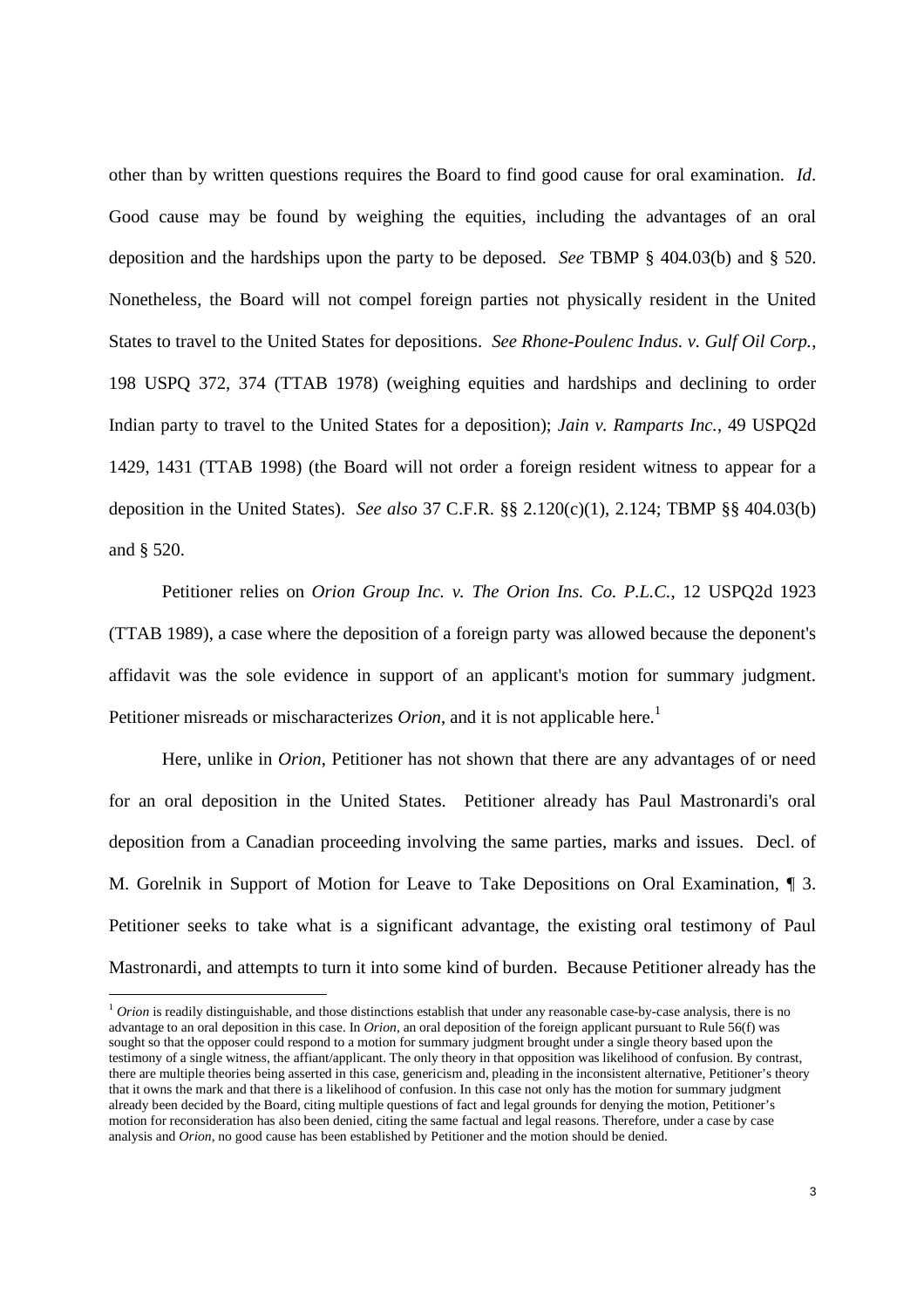prior testimony, Petitioner is in a much better position than any typical litigant. Petitioner's advantage mandates that the motion be denied.

Moreover, Petitioner entirely ignores the Trademark Rule that the Board will not compel foreign parties to appear in the United States for depositions. The reason the Board will not so order is because the Trademark Rules for cancellation actions already provide a suitable procedure, namely, Trademark Rule  $2.120(c)(1)$ , which provides for depositions of foreign persons by written questions. *See* TBMP § 404.03(b). Petitioner has not provided any reason for the Board to apply any exception to Trademark Rule 2.124.

### **B. There is no Good Cause for an Oral Deposition of Paul Mastronardi**.

Petitioner's motion for leave to take oral testimony of Paul Mastronardi primarily relies upon deposition testimony given in a Canadian proceeding involving the same marks, parties, and issues. Decl. of M. Gorelnik in Support of Motion for Leave to Take Discovery and Testimonial Depositions, ¶ 3. The testimony provides a more than sufficient basis upon which Petitioner, represented here by capable and competent counsel, can easily ask further written questions. Petitioner argues that Mr. Mastronardi is recalcitrant and did not properly answer questions asked in the Canadian proceeding. That Mr. Mastronardi did not answer in the way or manner Petitioner's Canadian counsel wanted simply is not good cause for a further oral deposition. On the contrary, Petitioner's general, non-specific complaint is wholly speculative. The Canadian testimony may simply reflect inartful questioning or miscommunication. There is no indication that further oral questions will elicit a response from Paul Mastronardi that Petitioner likes better.

The Federal Rules of Civil Procedure and Trademark Rules already provide suitable procedures for deposing a foreign citizen, by written questions. *See* F.R.Civ.P. 31; TBMP §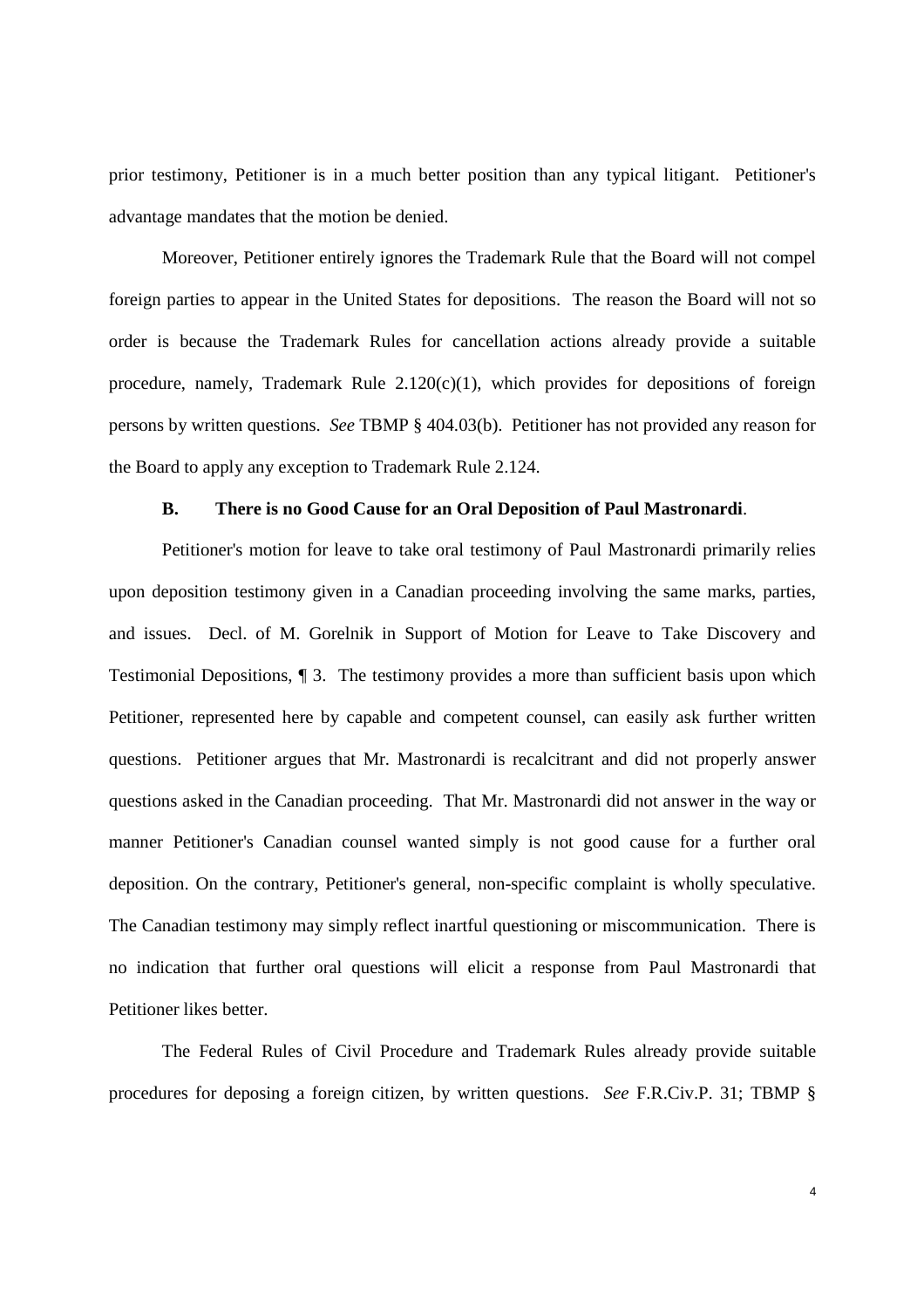404.03(b) and TBMP § 520. Those rules are applicable here and should be employed to avoid hardship to Mr. Mastronardi, a sovereign citizen of a foreign country. The written deposition procedure allows Petitioner to craft appropriate questions and cover any points that Petitioner deems unclear based on the extensive testimony and evidence that already exists. An oral deposition will not develop any dispositive evidence or shift the equities in Petitioner's favor, but simply afford Petitioner an opportunity to harass and hector Mr. Mastronardi. There is no good cause for Petitioner's motion, and it should be denied.

#### **C. There is no Good Cause for an Oral Deposition of Donald Mastronardi.**

Petitioner also seeks to take oral testimony of Donald Mastronardi, Paul Mastronardi's father, and a director of Registrant. Petitioner's motion merely makes reference to Donald Mastronardi in excerpts of Paul Mastronardi's Canadian testimony. Petitioner's Motion for Leave to Take Discovery and Testimonial Depositions, pp. 4-5. Petitioner provides no argument or facts supporting leave to take oral testimony of Donald Mastronardi. Petitioner has not set out good cause -- or any cause -- to take oral testimony in the United States of Donald Mastronardi and therefore, its motion is waived. Accordingly, no good cause exists to take an oral deposition of Donald Mastronardi, an individual not residing in the United States, and the motion should be denied.

# **D. An Oral Deposition of a Mastronardi Representative is Not Warranted or Supported by Petitioner's Motion.**

Petitioner's motion for leave to take oral testimony for a Rule 30(b)(6) representative is similarly unsupported by any argument or facts to take a Rule 30(b)(6) deposition of a representative of Mastronardi, a Canadian entity. Petitioner has not identified the matters for which testimony is sought. Even though Registrant's website may identify some United States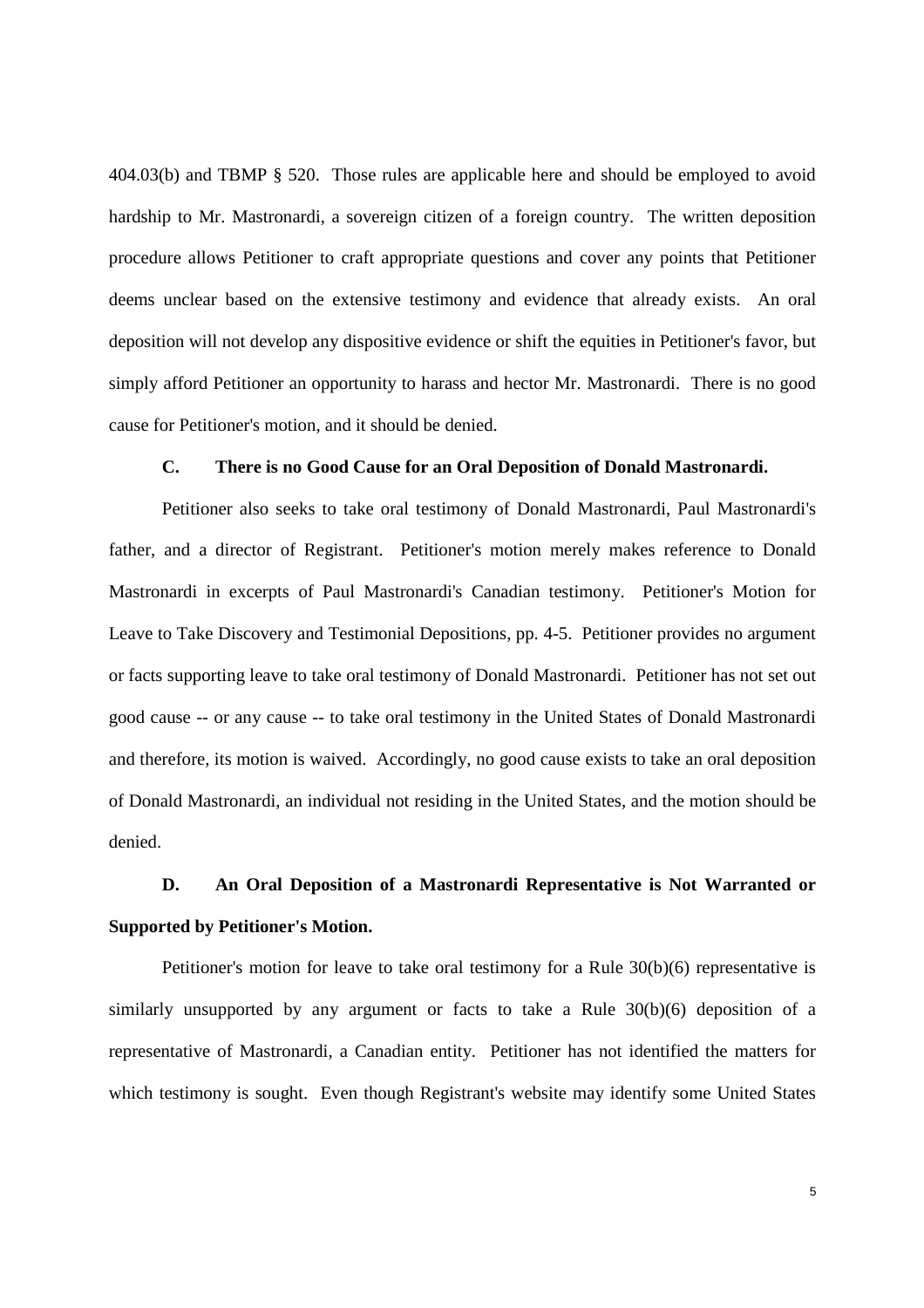locations and it has through its overall corporate structure certain produce growing operations in the United States, Petitioner cites no authority that indicates this is a basis to take a deposition in the United States. Every non-United States TTAB litigant has some United States connections or there would be no basis for proceeding in the United States about trademark issues. There is no good cause, and certainly none advanced by Petitioner in its motion, to bring a Canadian officer of Mastronardi to the United States for oral examination. Thus, Petitioner has waived its request for a representative deposition, and the motion for leave should be denied.

### **III. CONCLUSION**

Petitioner has not established good cause to grant its motion for leave to take discovery and testimonial depositions on oral examination, of natural persons residing in a foreign country and of a foreign entity. Therefore, Petitioner's motion should be denied.

Dated: October 12, 2012 /John C. Filosa

One of the Attorneys for Registrant, Mastronardi Produce Ltd.

BAKER & MCKENZIE LLP John C. Filosa M. Tally George 300 East Randolph Street, Ste. 5000 Chicago, Illinois 60601 Ph.: (312) 861-8000 Fax: (312) 698-2153 john.filosa@bakermckenzie.com tally.george@bakermckenzie.com